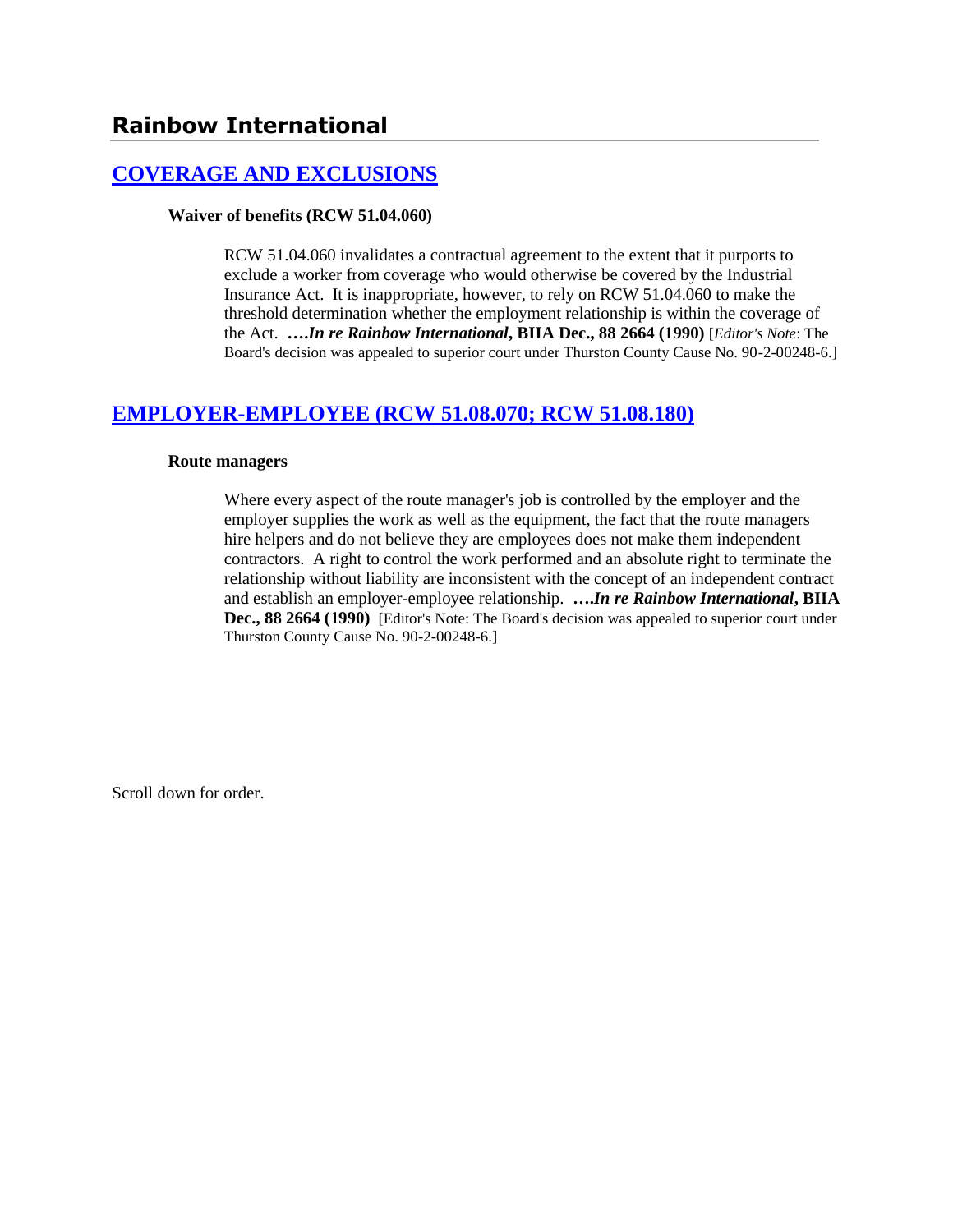## **BEFORE THE BOARD OF INDUSTRIAL INSURANCE APPEALS STATE OF WASHINGTON**

**) )**

**)**

## **IN RE: RAINBOW INTERNATIONAL/ MICHAEL MORALES & WIFE**

**DOCKET NO. 88 2664**

**FIRM NO. 457,192 ) DECISION AND ORDER**

APPEARANCES:

Firm, Michael Morales & Wife, dba Rainbow International, by Seth (Kelly) Fulcher, Jr.

Department of Labor and Industries, by The Attorney General, per Linda M. Gallagher, Assistant

This is an appeal filed by the firm, Michael Morales & Wife, dba Rainbow International, on June 27, 1988 from an order of the Department of Labor and Industries dated May 24, 1988 which assessed industrial insurance taxes for the period January 1, 1986 through December 31, 1987 in the amount of \$12,239.49. **REVERSED AND REMANDED**.

# **DECISION**

Pursuant to RCW 51.52.104 and RCW 51.52.106, this matter is before the Board for review and decision on a timely Petition for Review filed by the firm to a Proposed Decision and Order issued on May 23, 1989 in which the order of the Department dated May 24, 1988 was reversed and remanded with instructions to recompute the taxes due and owing to the state fund under the provisions of WAC 296-17-350(4) and with instructions that the total assessment was not to exceed \$12,239.49.

The Board has reviewed the evidentiary rulings in the record of proceedings and finds that no prejudicial error was committed and said rulings are hereby affirmed.

The question presented by this appeal is whether certain individuals who clean and dye carpets under a business agreement with Rainbow International are covered workers under our Industrial Insurance Act. Michael Morales owns a franchise known as Rainbow Carpet Dyeing and Cleaning. The actual carpet cleaning or dyeing services are provided by persons designated as route managers. These route managers sign an agreement with Mr. Morales, indicating that they are "contractors". This appeal focuses on the nature of the relationship between Mr. Morales and the route managers.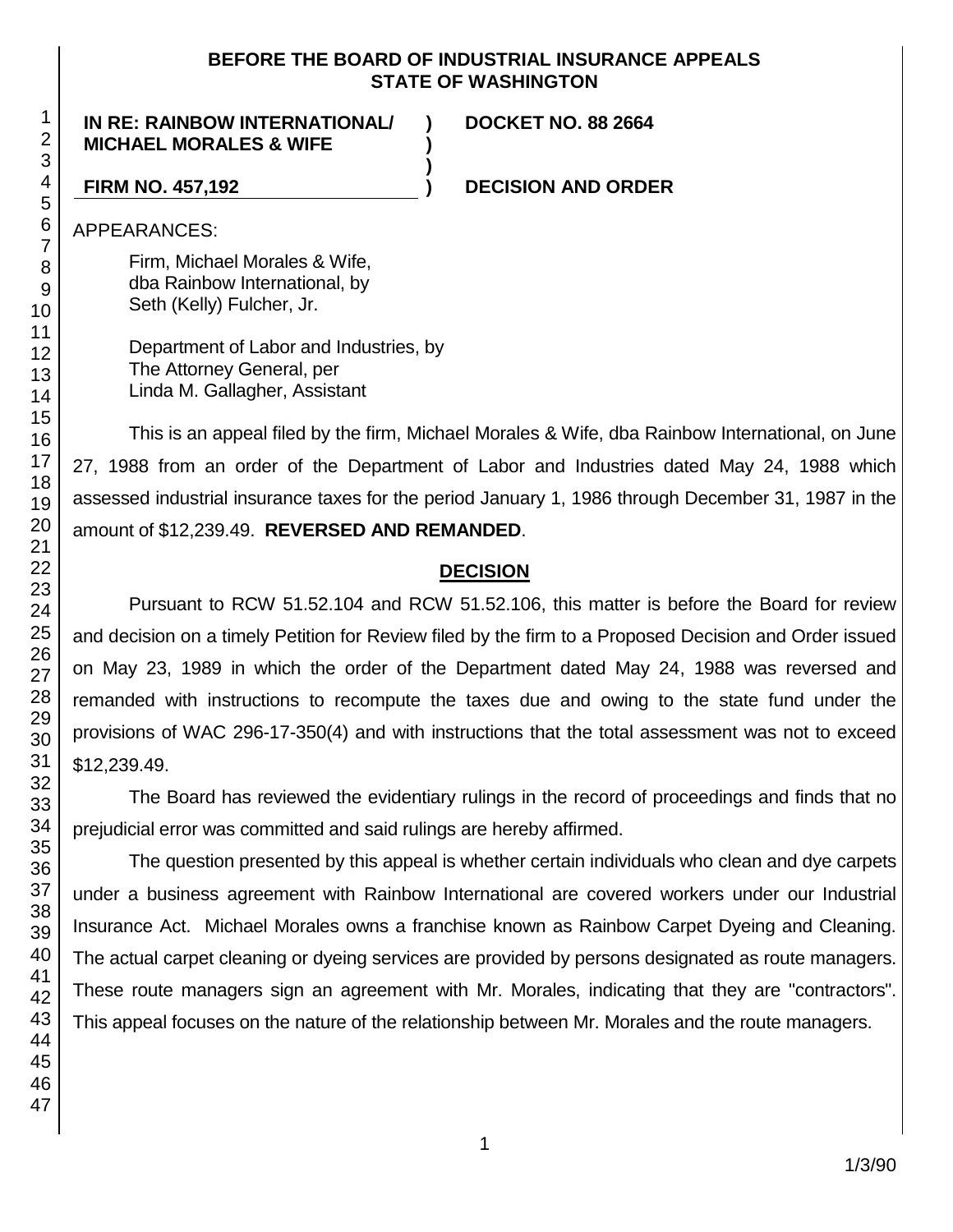Our Industrial Appeals Judge determined that the route managers were independent contractors, found that the essence of the contract was their personal labor, and concluded that they were covered workers under our Industrial Insurance Act. While we agree with the result reached by the Proposed Decision and Order, we disagree with the analysis used by the Industrial Appeals Judge. The level of control which Mr. Morales exercised over the route managers' day-to-day performance is inconsistent with a determination that the route managers were independent contractors. Furthermore, because the route managers frequently hired helpers, we cannot conclude that they were independent contractors, the essence of whose contract was their personal labor. See, White v. Dep't of Labor & Indus., 48 Wn.2d 470, 294 P.2d 650 (1956); Mass. Mutual Life v. Dep't of Labor & Indus., 51 Wn. App. 159, 752 P.2d 381 (1988). However, under all the facts of this case, in particular the level of control Mr. Morales exercised over the method and manner of the route managers' performance of their duties on his behalf, we must conclude that the route managers were employees of Mr. Morales.

Initially we note that the Industrial Appeals Judge relied on the provisions of RCW 51.04.060. RCW 51.04.060 states:

> No employer or worker shall exempt himself or herself from the burden or waive the benefits of this title by any contract, agreement, rule or regulation, and any such contract, agreement, rule or regulation shall be pro tanto void.

The Industrial Appeals Judge concluded that because of the provisions of RCW 51.04.060, the contract between the route managers and Mr. Morales did not control the nature of the relationship between them. We disagree. The contract between the parties obviously controls their relationship. However, it does not necessarily determine whether a route manager is a covered worker within the meaning of the Industrial Insurance Act. RCW 51.04.060 applies to invalidate a contractual agreement, to the extent that agreement purports to exclude from coverage a worker who would otherwise be covered by the Industrial Insurance Act. It is inappropriate, however, to rely on RCW 51.04.060 to make the threshold determination of whether a relationship is within the coverage of the Industrial Insurance Act. For that initial determination we must refer to the provisions of RCW 51.08.180, 51.08.185, 51.08.070, 51.08.013, and Ch. 51.12 RCW.

Our Industrial Appeals Judge determined that because the route managers were substantially autonomous in performing their work, they were independent contractors, rather than employees. She then determined that although the route managers were independent contractors, the essence of their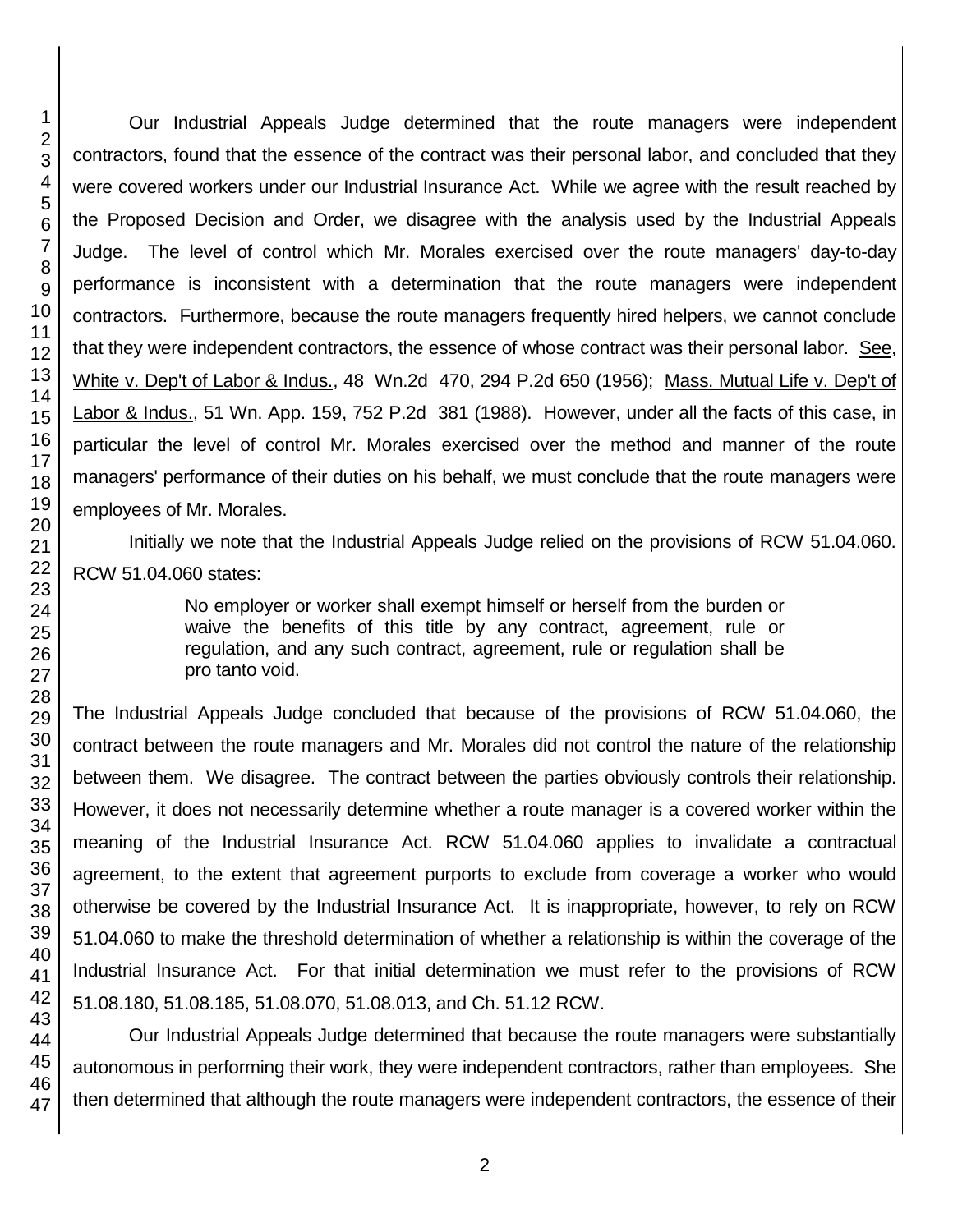contract was personal service, and therefore they were covered workers under our Industrial Insurance Act. RCW 51.08.180.

While we agree that the route managers are mandatorily covered workers, we do not believe that they are independent contractors. Because of the level of control exercised by Mr. Morales over the performance of the route managers' duties, and because of other factors detailed below, we find that an employer-employee relationship exists between Mr. Morales and the route managers. The fact that the route managers hired helpers does not mean they were not themselves Mr. Morales' employees. The route managers had the authority to hire helpers to assist them in their duties of cleaning and dyeing carpets for Mr. Morales. Mr. Morales was aware of the practice and did nothing to discourage it. The helpers were paid out of the route managers' commissions. Thus Mr. Morales, like many employers, essentially delegated to his route managers the task of hiring subordinates to assist them. That fact alone does not preclude a finding that the route managers themselves were Mr. Morales' employees.<sup>1</sup>

The test for determining whether an employer-employee relationship or a principal-independent contractor relationship exists has developed through case law. In Clausen v. Dep't of Labor & Indus., 15 Wn.2d 62, 129 P.2d 777 (1942), the court stated that:

> . . . an independent contractor is one who, in exercising an independent employment, contracts to do certain work according to his own methods, and without being subject to the control of the employer, except as to the product or result of his work.

# Clausen, at 71.

The court in Clausen went on to state that:

No one of the factors hereinbefore mentioned is conclusive in determining the nature of the relationship. However, in Burchett v. Department of Labor & Industries, 146 Wash. 85, 261 Pac. 802, 263 Pac. 746, we quoted with approval from 14 R.C.L. 72, a statement to the effect that no single fact is so conclusive in showing that the relationship is not that of an independent contractor as that the employer has the unrestricted right to terminate the particular service whenever he chooses, without regard to the final result of the work itself. As we stated in Hubbard v. Department of Labor & Industries, supra, [198 Wash. 354 (1939)] the power of the

l 1 The issue of whether Mr. Morales is responsible for premiums on the worker hours of the helpers is not addressed by the Notice and Order of Assessment on appeal and was not litigated by the parties. Therefore, that issue is beyond the scope of our review.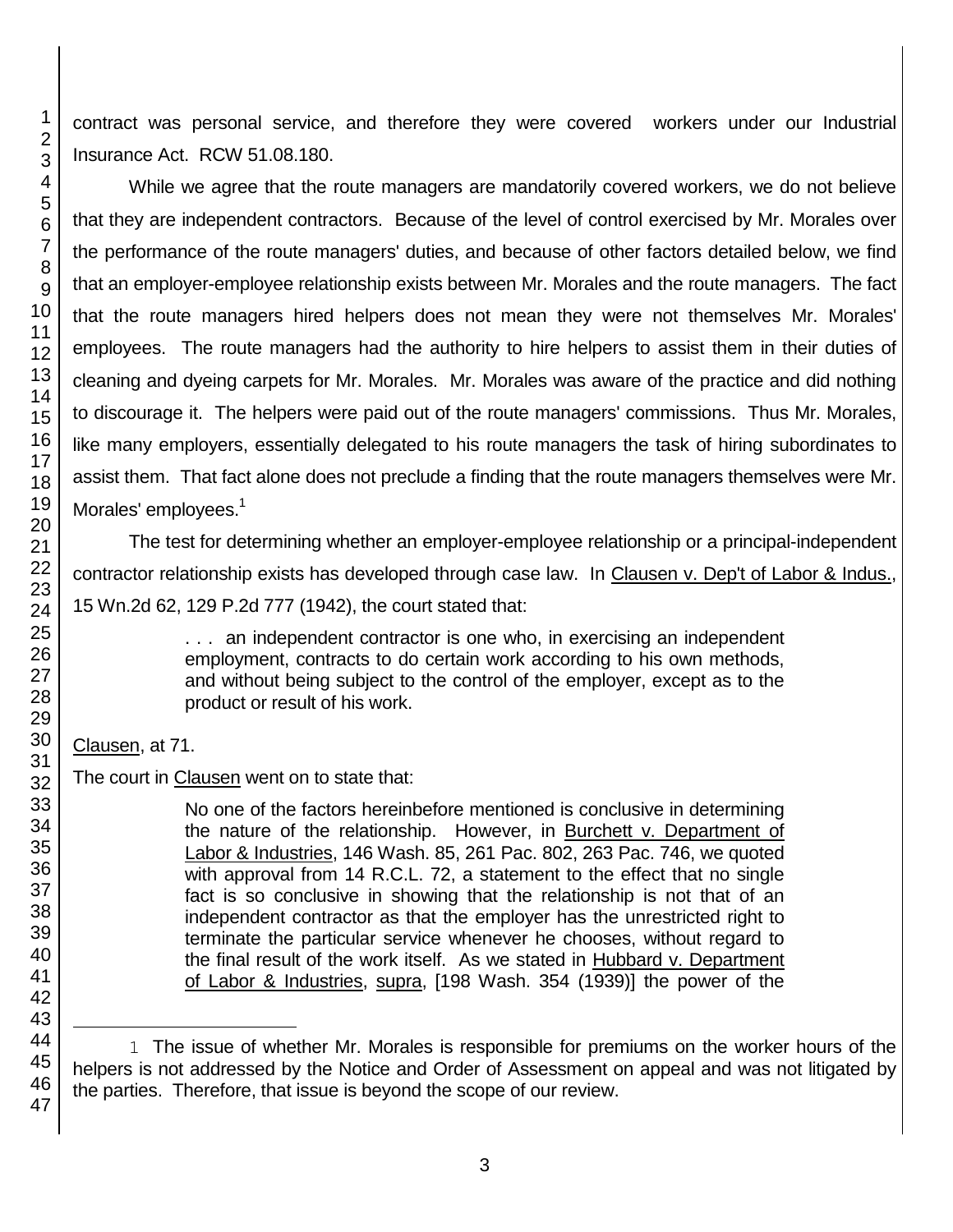employer to terminate the employment at any time is incompatible with the free control of the work usually enjoyed by an independent contractor.

# Clausen, at 73.

# In Hubbard v. Dep't of Labor & Indus., 198 Wash. 354, 88 P.2d 423 (1939), the court stated:

The ultimate test by which it is determined whether the relation is that of employer and employee or that of principal and independent contractor is to inquire whether or not the employer retained the right, or had the right under the contract, to control the manner of doing the work and the means by which the result was to be accomplished. [citations omitted] These cases all hold that the chief, and most decisive, factor in determining whether the relationship is that of employer and employee or that of principal and independent contractor is the right of control over the work or thing to be done.

# Hubbard, at 358-359.

While it appears that the primary test to be used in determining the existence of the employer-employee relationship, as opposed to a principal-independent contractor relationship, is the right to control the method and manner of the work under the contract, the courts have recognized a second step to the analysis under our Industrial Insurance Act. In Novenson v. Spokane Culvert, 91 Wn.2d 550, 588 P.2d 1174 (1979), the worker had entered into an agreement with a temporary job service for placement with other employers. The job service sent the worker to Spokane Culvert for temporary duty. The worker was injured while working at Spokane Culvert. Spokane Culvert sought immunity from civil liability for the worker's injuries, asserting an employer-employee relationship with the worker. The trial court granted summary judgment in favor of Spokane Culvert, finding as a matter of law that the worker was an employee of Spokane Culvert.

The Supreme Court held that the facts were unclear as to whether the worker, Mr. Novenson, had agreed to the employer-employee relationship with Spokane Culvert. The court held that absent a mutual agreement between the parties, the relationship could not exist. The case was remanded to determine the issue regarding consent to the relationship.

In Novenson, the court stated that: "The right of control is not the single determinative factor in Washington. A mutual agreement must exist between the employee and employer to establish an employee- employer relationship." Novenson, at 553. Thus the analysis under our Industrial Insurance Act requires a determination of whether "(1) the employer has the right to control the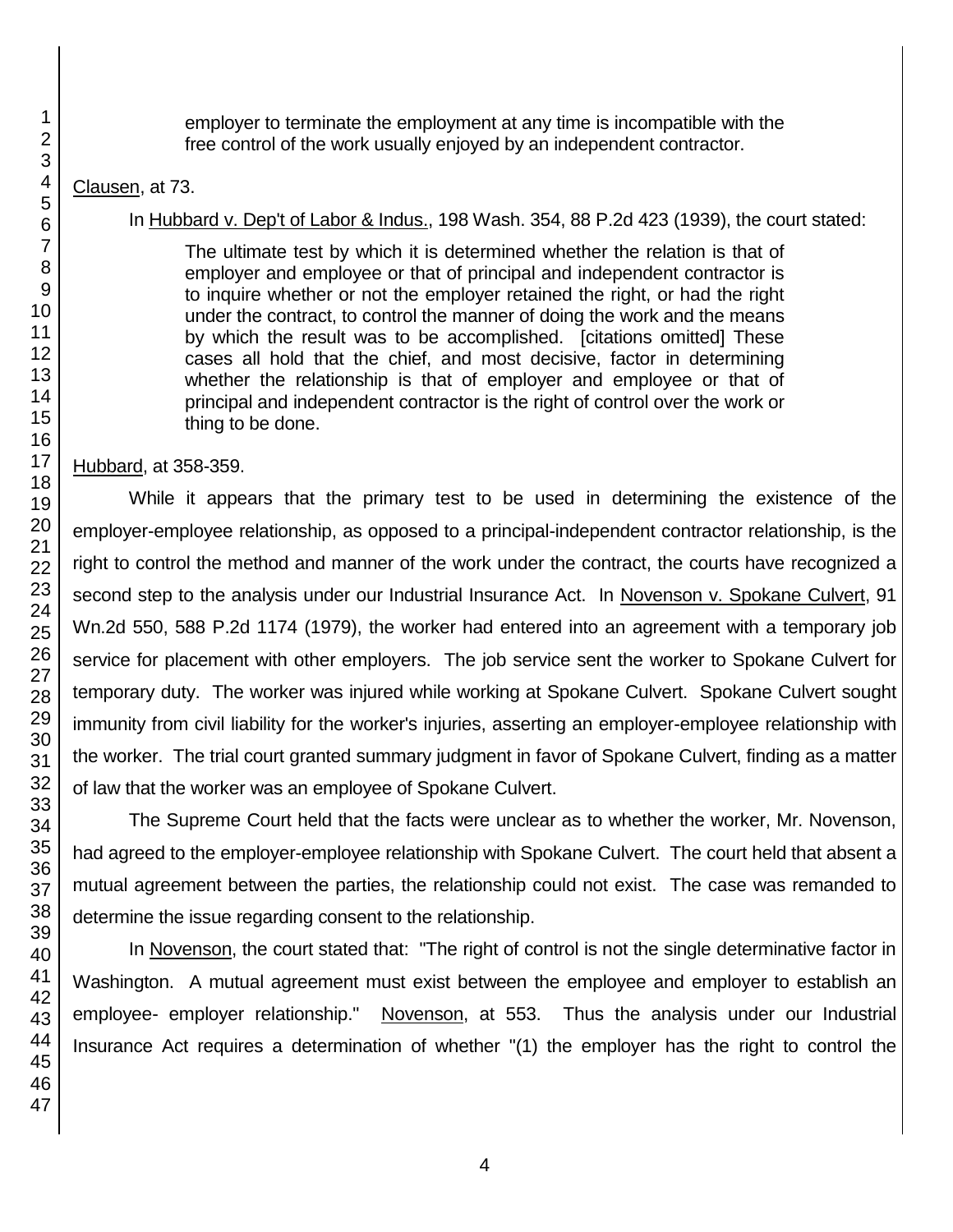servant's physical conduct in the performance of his duties, and (2) there is consent by the employee to this relationship." Novenson, at 553.

With these established criteria, we now turn to the facts of the present case. Michael Morales holds an exclusive franchise known as Rainbow Carpet Dyeing and Cleaning Co. of east King County. Mr. Morales entered into a number of subcontractor agreements with individuals to perform services as route managers. The route managers would clean and dye carpets. Several of the route managers would employ "helpers" to assist in the work. The agreements have been admitted as Exhibit No. 6. The contract lacks any specific information regarding the right of control by Mr. Morales over the acts of the route managers. It also is silent regarding the termination of the contract. However, it does include a non-competition clause which prohibits competition for three years and which requires the route manager during the term of the agreement to pay Mr. Morales 40% of the gross receipts earned by the route manager from any similar business.

Each route manager is interviewed by Mr. Morales, and then, if hired, engages in a two to three week training program. Either Mr. Morales or another experienced route manager supervises and trains the new route manager in the use of the equipment and technique of Rainbow Carpet Cleaning. Mr. Morales supplies the carpet cleaning and dyeing equipment on a lease basis to the route managers. He also supplies the various cleaning products. The route managers pay \$20.00 per week for the lease of the equipment and purchase the supplies directly from Mr. Morales. Mr. Morales maintains an advertisement in the yellow pages. He schedules and books the various jobs for the route managers. Portions of the scheduling books for the route managers have been admitted as Exhibit No. 7. These indicate that each route manager was scheduled for only one job for a particular block of time. Thus, Exhibit No. 7 indicates that each route manager was assigned work in a manner which was consistent with the requirement that the route manager perform the labor involved.

Mr. Morales billed and collected the monies on commercial accounts, while on residential accounts the managers collected the money and turned the invoices and the collections over to Mr. Morales each day. The route manager's work was subject to review by Mr. Morales. He received the calls from dissatisfied customers who called on him to correct unsatisfactory work. When this occurred he would deal directly with the customer and the route manager in an attempt to resolve the problem.

We believe that the facts of this case indicate that the route managers are not independent contractors. Every aspect of their work is controlled by Mr. Morales. He controls where they go, when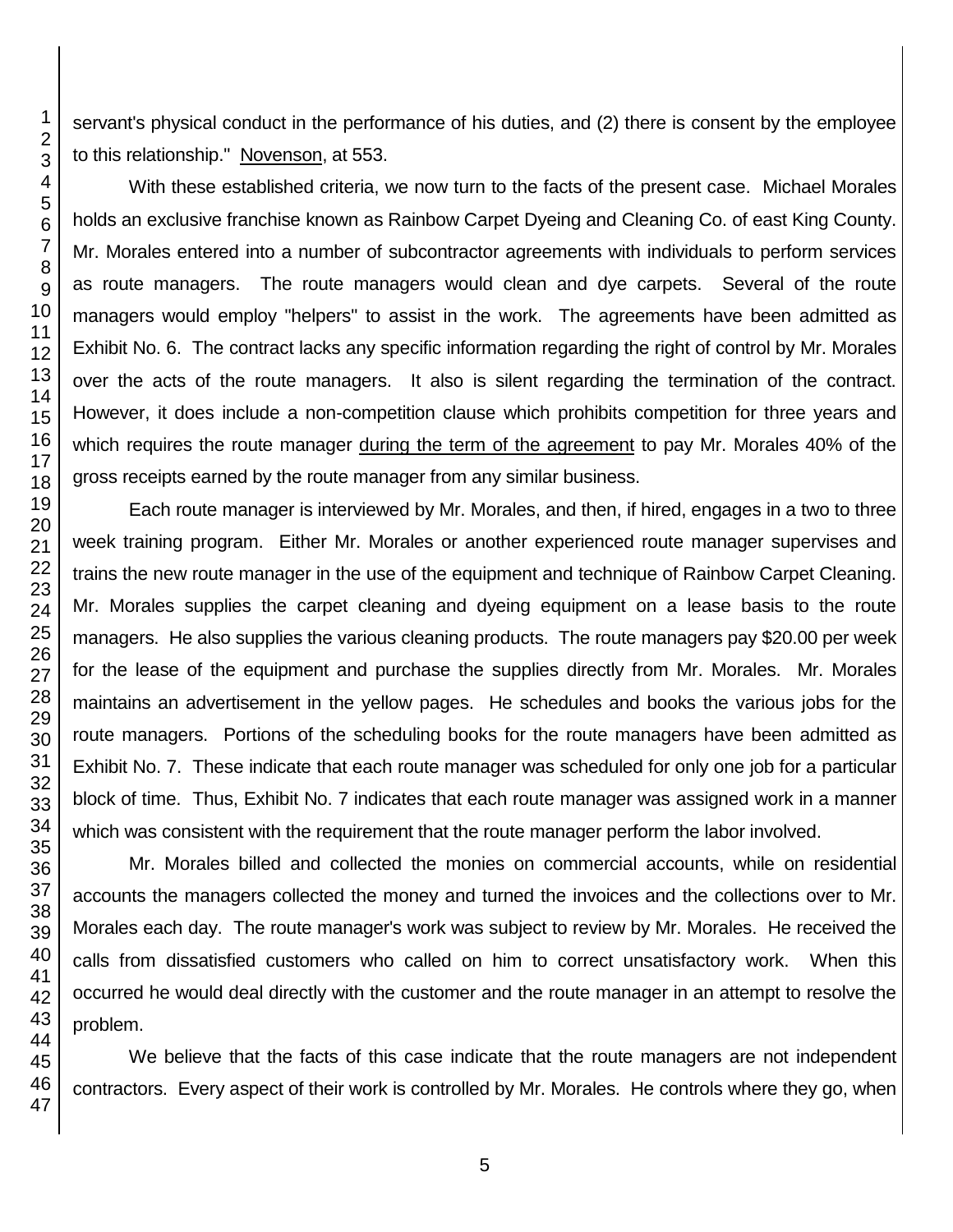they go, what they do, and how they do it. He supplies the work as well as the equipment to do the work. He employs these route managers in the furtherance of his own business.

The contract requires that if the route manager performs any similar work for other individuals, the route manager must compensate Mr. Morales for that work. This is not indicative of an independent contractor relationship. Additionally, there is no definition of the scope of the work to be performed under the contract. Mr. Morales stated that the ending of the arrangement was usually mutual, a recognition that the agreement did not bind either party to any specific performance under the contract. Thus the route manager worked at the discretion of Mr. Morales. As the court stated in Clausen, an absolute right to terminate the relationship without liability is not consistent with the concept of an independent contract. We believe the agreement is simply an employment agreement, terminable at will by either party. Because Mr. Morales controlled the method and manner of the work performed by the route managers, the "right of control" test has been met.

The "consent" test set forth in Novenson has also been met. Although various route managers testified that they did not view themselves as employees, but rather as independent contractors under the agreement, we will not elevate form over substance. There is no question that the route managers have consented to a business relationship with Mr. Morales. There is clearly a mutual agreement. The question is whether this consensual agreement amounts to an employer-employee relationship or some other relationship. The conduct of the parties and all of the surrounding facts of the relationship are important in determining the existence of a contract of employment. Wilkie v. Dep't of Labor & Indus., 53 Wn.2d 371, 334 P.2d 181 (1959).

On the facts of this case, the route managers' testimony that they did not believe they were employees is insufficient to change the nature of the business arrangement. In actuality the route managers have consented to Mr. Morales' detailed control over the method and manner in which they perform their work on his behalf. They cannot remove themselves from the mandatory provisions of the Industrial Insurance Act by merely denying the existence of the employer-employee relationship. Because the route managers are mandatorily covered workers under the Industrial Insurance Act, the provisions of the agreement between them and Mr. Morales which purport to exclude them from coverage are void pursuant to RCW 51.04.060.

We also agree with the Industrial Appeals Judge's determination that the Department's reliance on WAC 296-17-350(6) in assessing the industrial insurance taxes was misplaced. We agree that the industrial insurance taxes must be recomputed pursuant to WAC 296-17-350(4). Our review of the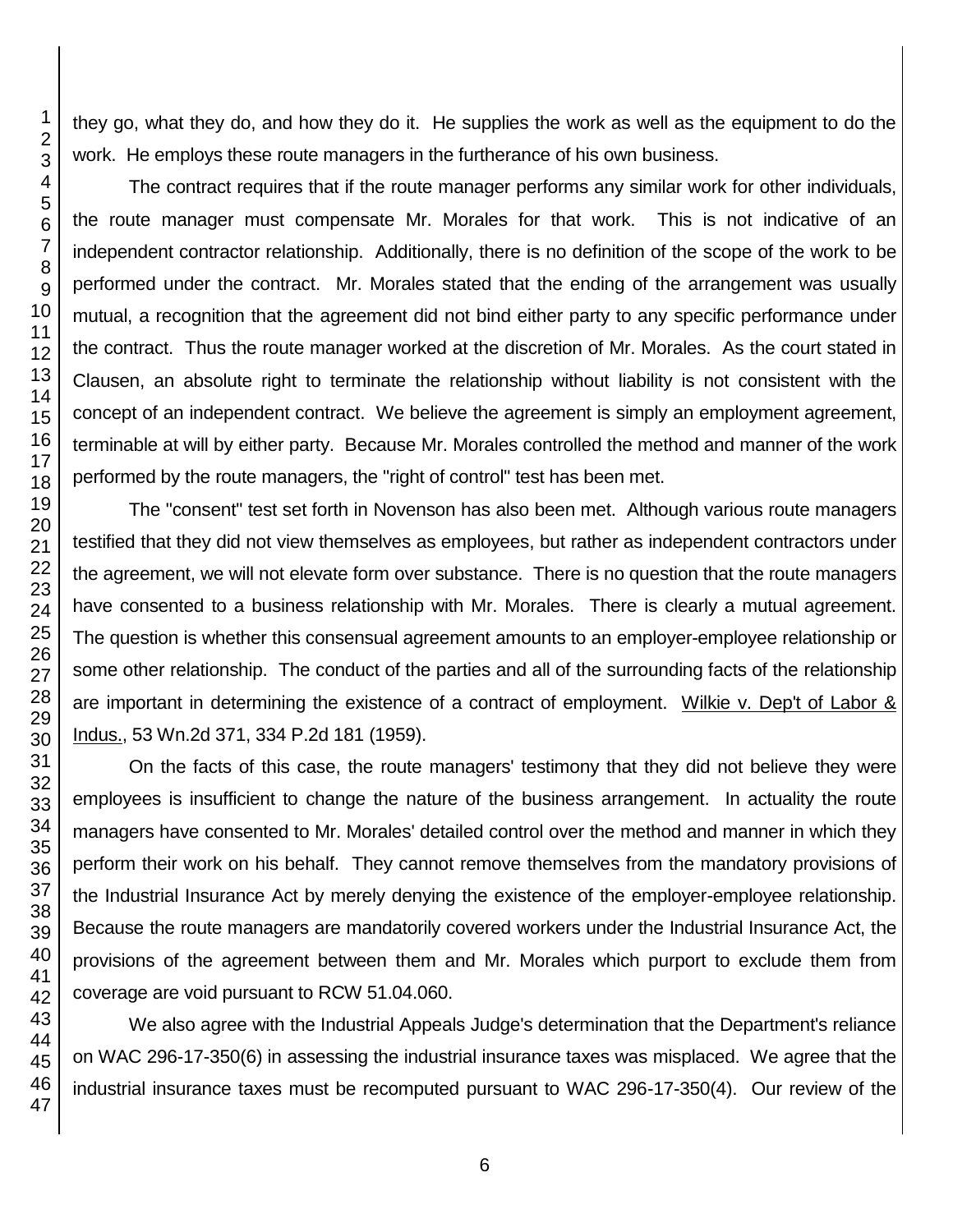46 47

1 2

provisions of WAC 296-17-350(4) and (6) convinces us that the Department's basis for choosing subsection (6), which pertains to piece workers, is incorrect. The Department should have calculated the premiums due by reference to WAC 296-17-350(4), which pertains to commissioned personnel. Elizabeth Wells, the Department auditor, apparently chose the provisions of WAC 296-17-350(6), the piece worker provision, because the workers were performing manual labor. However, subsection (4), the provision pertaining to commissioned personnel, reads: "Commission personnel are persons whose compensation is based upon a percentage of the amount charged for the commodity or service rendered." (Emphasis added) The determining factor in applying subsection (4) is the basis of the particular worker's compensation, not the type of labor performed. Subsection (4), on its face, applies to individuals performing personal service. The Industrial Appeals Judge was correct in reversing the order and requiring the Department to use the correct provisions of WAC 296-17-350(4) in determining

After consideration of the Proposed Decision and Order and the Petition for Review filed thereto, and a careful review of the entire record before us, we are persuaded that the Proposed Decision and Order's conclusion that the route managers are workers subject to the mandatory coverage of the Industrial Insurance Act is correct. We also agree with the Proposed Decision and Order's determination that the proper assessment of the route managers must be made pursuant to WAC 296-17-350(4) on the basis that they are commission workers.

# **FINDINGS OF FACT**

- 1. On May 24, 1988 the Department of Labor and Industries issued Notice and Order of Assessment of Industrial Insurance Taxes No. 61666 to Michael Morales and Wife dba Rainbow International (Rainbow), assessing taxes due and owing to the state fund for the period January 1, 1986 through December 31, 1987 in the amount of \$12,239.49 and demanded payment in that amount. On June 27, 1988 the firm filed a notice of appeal with the Board of Industrial Insurance Appeals by letter placed in the U.S. mail on June 23, 1988. On July 27, 1988 the Board issued an order granting the appeal subject to proof of timeliness, assigned Docket No. 88 2664 to the appeal and directed that hearings be held on the issues raised by the appeal.
- 2. For the period January 1, 1986 through December 31, 1987 Rainbow correctly paid state industrial insurance premiums on its office personnel, including its telephone solicitors, a secretary and a bookkeeper.
- 3. In the period from January 1, 1986 through December 31, 1987 Rainbow entered into a mutual agreement with several individuals to perform carpet cleaning and carpet dyeing. These individuals held the title of route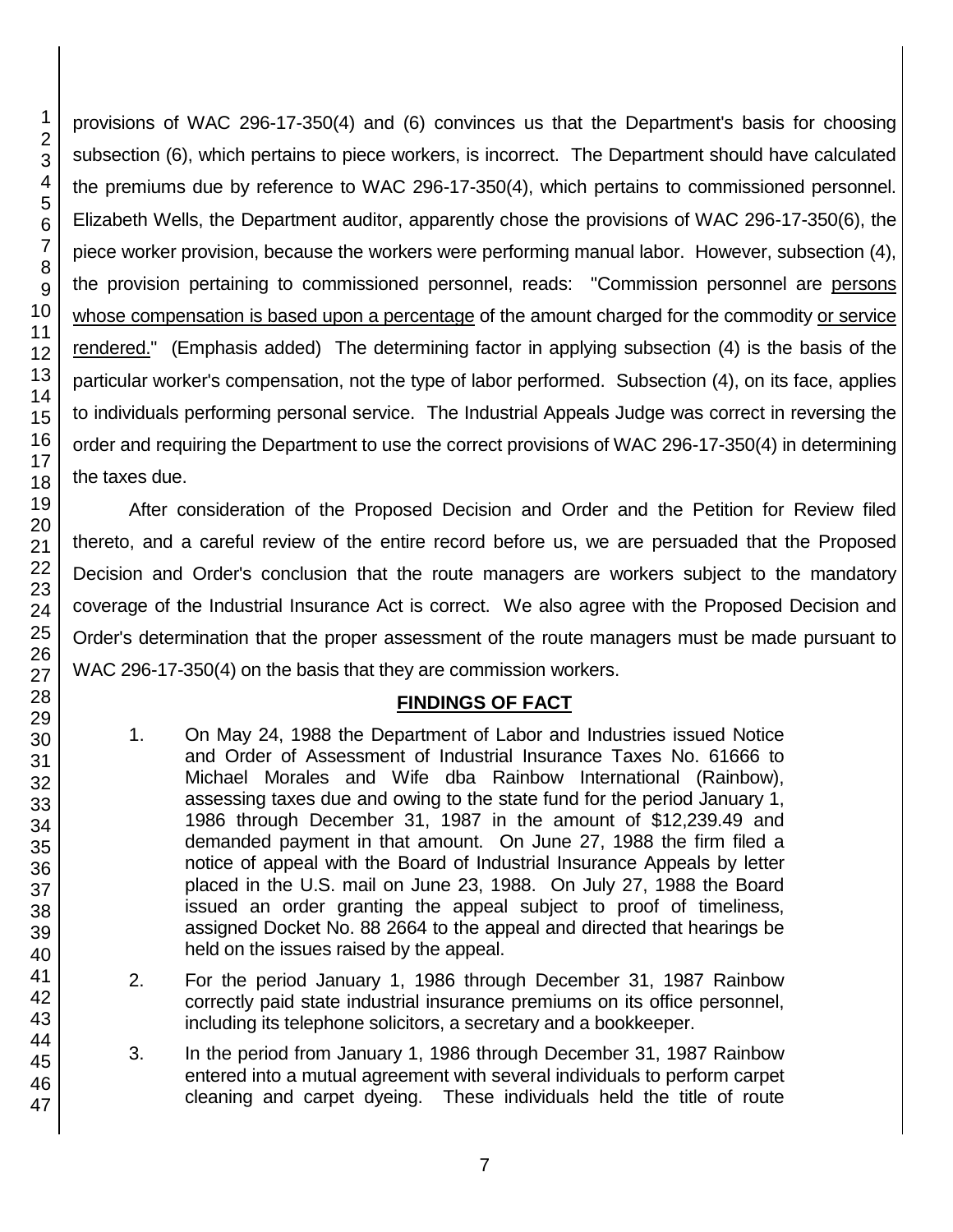managers. Rainbow trained the managers, paying a trainee \$25.00 per day for a period from one to three weeks. Managers were required to attend weekly training meetings.

Each route manager provided a van. Through advertising, Rainbow provided customers for the managers. Rainbow scheduled jobs for the managers to serve particular customers.

Rainbow (1) leased cleaning and dyeing equipment to the managers; (2) sold managers their supplies; and (3) provided a warehouse for storage of materials and for occasional cleaning and dyeing of carpets outside customers' homes. The managers were encouraged to put the Rainbow name on their vans and to wear shirts bearing Rainbow identification.

Rainbow had a maximum of eight route managers during a quarter. About 50% of the managers had one helper; no manager paid industrial insurance premiums for his helper or for himself.

Rainbow negotiated most of the prices for work done by the managers. Each route manager was paid by commission which ranged from 40 to 60% of the amount charged for their service. Managers carried a pager by which they could be reached by the company during their work day and on two evenings during the week.

4. Rainbow controlled the method and manner of the route managers' performance of their carpet cleaning and dyeing duties in furtherance of Rainbow's business. The route managers consented to this control and to the business relationship with Rainbow.

# **CONCLUSIONS OF LAW**

- 1. The notice of appeal filed by Rainbow on June 27, 1988 was timely in regard to the order of the Department of Labor and Industries dated May 24, 1988. RCW 51.48.131.
- 2. The Board of Industrial Insurance Appeals has jurisdiction over the parties and the subject matter of this appeal.
- 3. During the period January 1, 1986 through December 31, 1987 Rainbow entered into employment contracts with route managers in the course of its business. Rainbow was an employer within the meaning of RCW 51.08.070 and the route managers were mandatorily covered workers within the meaning of RCW 51.08.180.
- 4. Premiums for worker hours for route managers for the period January 1, 1986 through December 31, 1987 should be computed according to WAC 296-17-350(4), since the route managers are commission personnel.
- 5. The Notice and Order of Assessment of Industrial Insurance Taxes No. 61666 issued by the Department on May 24, 1988 which assessed taxes due and owing to the state fund which accrued between January 1, 1986 through December 31, 1987 in the amount of \$12,239.49 is incorrect and should be reversed and the matter remanded to the Department with